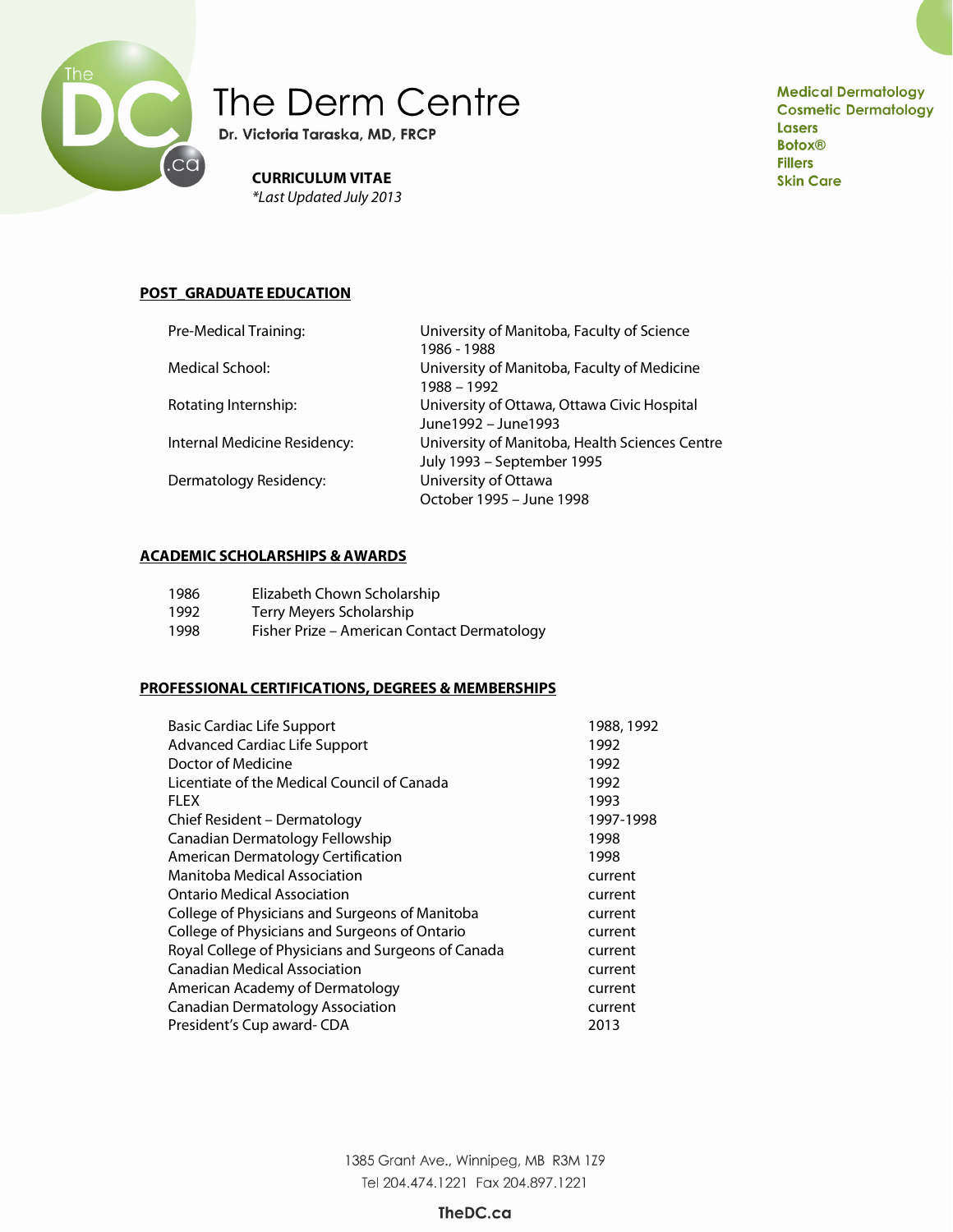#### **COMMITTEES**

| <b>Curriculum Evaluation</b>                  | 1988 - 1992      |
|-----------------------------------------------|------------------|
| Internal Medicine Head Review                 | 1991 - 1992      |
| Social Representative                         | 1988 - 1992      |
| <b>Graduation Committee</b>                   | 1991 - 1992      |
| <b>Ethics Meeting</b>                         | 1988 - 1995      |
| <b>Interns Association Treasurer</b>          | 1992 - 1993      |
| Undergraduate Committee                       | 1993 - 1994      |
| <b>Chief Dermatology President</b>            | 1997 - 1998      |
| Dermatology Journal Club                      | 1995 - present   |
| <b>Continuing Medical Education Committee</b> | $2000$ – present |
| CDA - Membership and Awards Committee         | 2002 - present   |
| <b>Treasurer CDA</b>                          | 2005-2007        |
| Treasurer CDA                                 | 2011-2013        |
|                                               |                  |

## **PROFESSIONAL EXPERIENCE**

| Locum: Dr. James Walker       | July 1998 – November 1998 |
|-------------------------------|---------------------------|
| Ste. 305-1919 Riverside Drive | <b>July 1999</b>          |
| Ottawa, Ontario K1H 1A2       | <b>July 2000</b>          |
|                               |                           |

Winnipeg Clinic **November 1998 – 2013** First Glance Aesthetic Clinic 2004-2013 The Derm Centre February 2013 - present

# **VOLUNTEER WORK**

Victoria Hospital Emergency<br>
Peer Advisor/Councilor<br>
1987 – 1988 Peer Advisor/Councilor<br>Children's Hospital Research<br>1988 – 1992 Children's Hospital Research CDA – Treasurer CDA Membership committee Royal College of Physicians and Surgeons Subspecialty Committee Manitoba Dermatology Working Group

#### **CLINICAL TEACHING**

Ryan Zarychanski, medical student August 23, 1999 – September 10, 1999<br>Marcie Ulmer, medical student March 2003 Marcie Ulmer, medical student March 2003<br>Irena Turchin, medical student March 2003 Irena Turchin, medical student Many others **Congress** Ongoing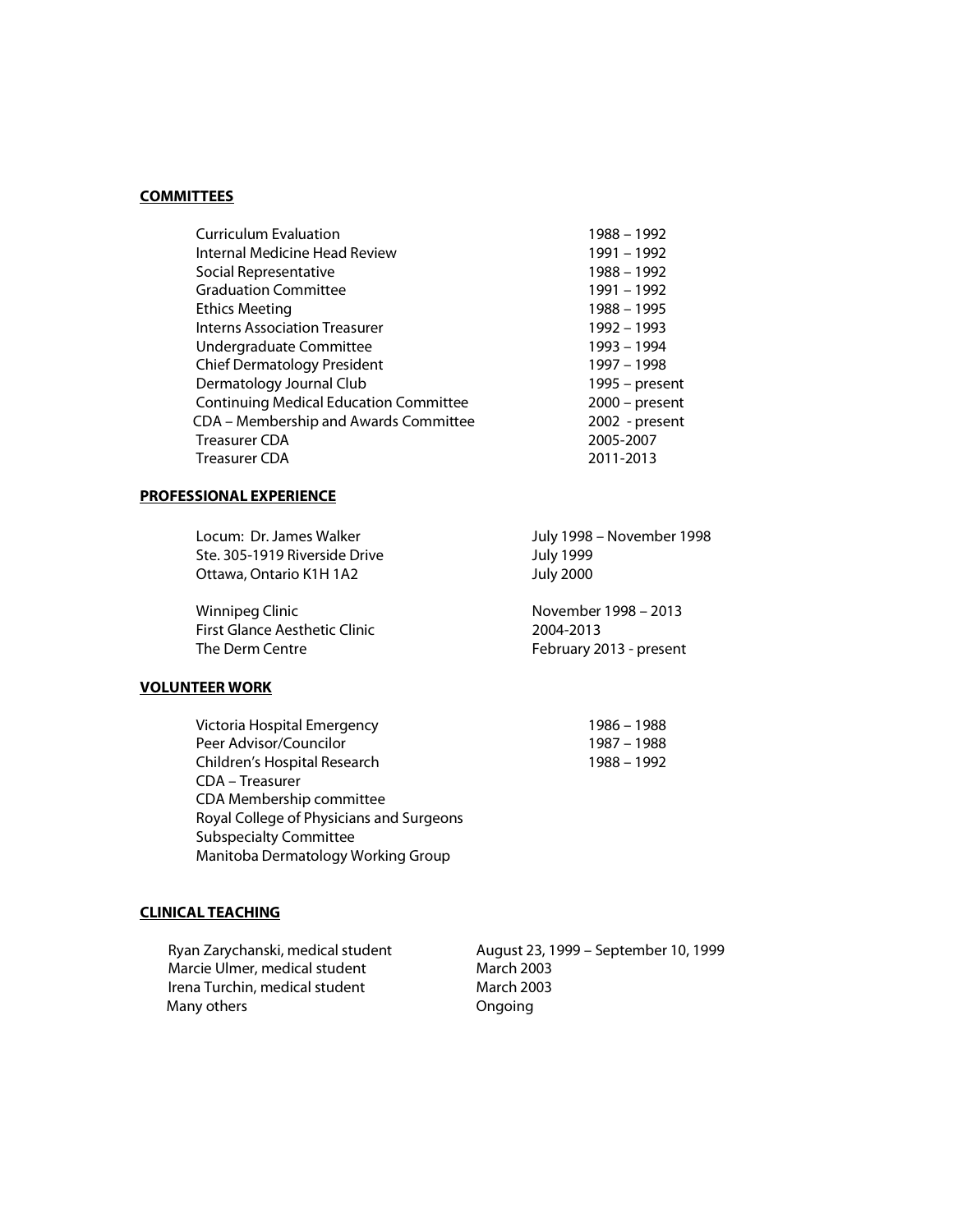#### **MEETINGS**

| Ottawa Dermatology Society                      | October 1995      |
|-------------------------------------------------|-------------------|
| American Academy of Dermatology                 | February 1996     |
| <b>Ottawa Dermatology Society</b>               | April 1996        |
| <b>Atlantic Dermatology Society</b>             | May 1996          |
| <b>Canadian Dermatology Association</b>         | <b>July 1996</b>  |
| <b>Ottawa Dermatology Society</b>               | October 1996      |
| American Academy of Dermatology                 | <b>March 1997</b> |
| <b>Ottawa Dermatology Society</b>               | April 1997        |
| <b>Atlantic Dermatology Society</b>             | May 1997          |
| Canadian Dermatology Association                | <b>July 1997</b>  |
| <b>Ottawa Dermatology Society</b>               | October 1997      |
| American Academy of Dermatology                 | <b>March 1998</b> |
| Ottawa Dermatologic Society                     | Apri1 1998        |
| <b>Canadian Dermatology Association</b>         | <b>July 1998</b>  |
| American Academy of Dermatology                 | <b>March 1999</b> |
| <b>Canadian Dermatology Association</b>         | <b>July 2001</b>  |
| <b>Canadian Dermatology Association</b>         | <b>July 2003</b>  |
| Dermatology Update                              | October 2003      |
| Therapeutic Strategies for the management of    |                   |
| <b>Atopic Dermatitis: Facilitation Training</b> | January 2004      |
| Elidel: Advancing Expectations in Atopic        |                   |
| Eczema and Beyond                               | May 2004          |
| <b>CDA</b>                                      | Ongoing           |
| AAD                                             | Ongoing           |

#### **PUBLICATIONS AND PRESENTATIONS**

The Ethnicity of Primary Biliary Cirrhosis – Canadian Association of Gastroenterology Meeting, March 1995

Terbinafine and Nail Hyperpigmentation – Canadian Dermatology Association Meeting – July 1997

Allergic Contact Dermatitis in Massage Therapists – Allergic Contact Dermatitis Meeting March 1977

Dispersed Blue Dye Dermatitis – American Allergic Contact Dermatitis Meeting – March 1998

Textile Dermatitis – Canadian Dermatology Association Meeting – July 1999 Textile Dermatitis – American Journal of Contact Dermatitis – to be published

Acne treatment CME Sponsored by Berlex – Nov 23, 2002

Day in Dermatology CME Cosmetic Dermatology March 2003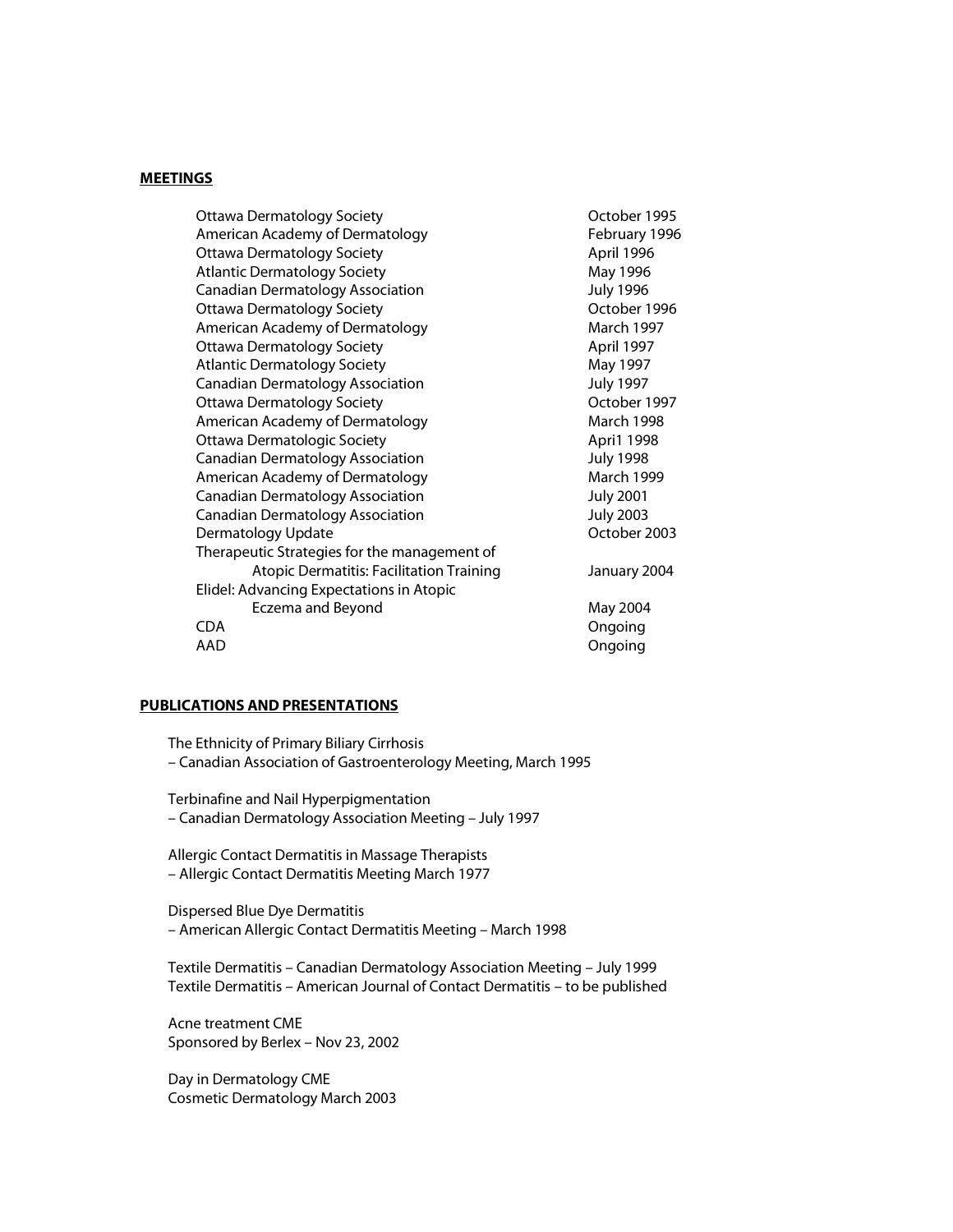Mollusa, Warts, Actinic Keratosis CME Sponsored by Berlex May 31, 2003

Acne Treatment CME Sponsored by Berlex June 12, 2003

Atopic Dermatitis CME Sponsored by Novartis June 19, 2003

New Treatment for Eczema, Manitoba Asian Physicians Conference Sponsored by Novartis August 23, 2003

Psoriasis Review- Cyclosporine Sponsored by Hoffman La Roche/ Leo November 15, 2003

Atopic Dermatitis Treatment Sponsored by Fujisawa December 15, 2004

Atopic Dermatitis CME, Manitoba Clinic Sponsored by Fujisawa January 21, 2004

Protopic: Atopic Dermatitis and More, Manitoba Clinic Sponsored by Fujisawa January 26, 2004

Atopic Dermatitis CME, Assiniboine Clinic Sponsored by Novartis January 29, 2004

Top Ten Dermatology Problems CME Sponsored by Stiefeld January 29, 2004

Atopic Dermatitis CME, St. Boniface Clinic Sponsored by Novartis February 4, 2004

Atopic Dermatitis Management, St. Boniface Clinic Sponsored by Novartis February 12, 2004

Marketing Atopic Dermatitis Seminar Sponsored by Novartis February 26, 2004

Top Ten Pediatric Dermatology Diseases, Manitoba Pediatric Society Sponsored by Fujisawa March 15, 2004

Protopic Treatment Update, Manitoba Pediatric Society Meeting Sponsored by Fujisawa April 15, 2004

Lichen Sclerosis and Lichen Planus, Manitoba Obstetrics and Gynecology Meeting Sponsored by Fujisawa April 26, 2004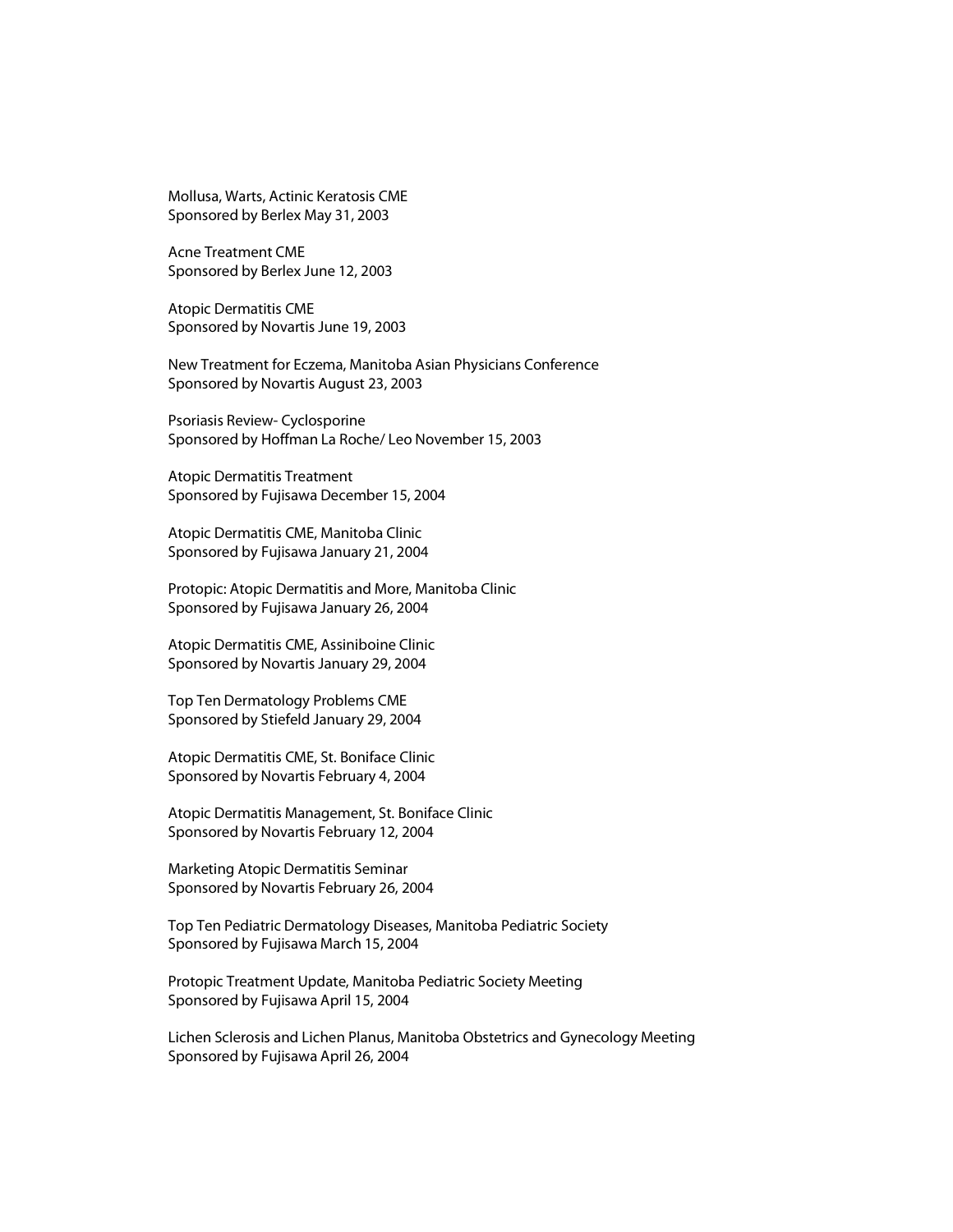Atopic Dermatitis Case Studies, Family Physicians Sponsored by Novartis June 8, 2004

Protopic in Atopic Dermatitis, Dr. Schellenburg and Family Doctors Sponsored by Fujisawa. June 22, 2004

Many others until present

# **COMPLETED RESEARCH**

| 2013 | Esprit A 10 Year, Post-marketing, Observational, Registry of HUMIRA (Adalimumab) in Adult<br>Patients With Chronic Plaque Psoriasis (Ps). Principal Investigator: Dr. R P Haydey                                                                                                                                                                                                      |
|------|---------------------------------------------------------------------------------------------------------------------------------------------------------------------------------------------------------------------------------------------------------------------------------------------------------------------------------------------------------------------------------------|
| 2013 | Observational Post-marketing Safety Surveillance Registry of Enbrel (etanercept) for the<br>treatment of Psoriasis. Funded by: Amgen Canada Inc. Principal Investigator: Dr. R P<br>Haydey                                                                                                                                                                                            |
| 2013 | A Randomized, Blinded Assessor Study to Evaluate the Efficacy and Safety of Etanercept<br>50mg Once Weekly Plus As Needed Topical Agents Versus Etanercept 50mg Twice Weekly<br>in Subjects with Moderate to Severe Plaque Psoriasis. Funded By: Amgen Canada Inc.<br>Principal Investigator: Dr. Richard Haydey                                                                      |
| 2013 | A Multicenter Study with a Randomized, Double-Blinded, Placebo-Controlled Induction<br>Dosing Period Followed by a Randomized Maintenance Dosing Period and a Long-Term<br>Extension Period to Evaluate the Efficacy and Safety of LY2439821 in Patients with<br>Moderate-to-Severe Plaque Psoriasis. Funded By: Eli Lilly and Company Principal<br>Investigator: Dr. VictoriaTaraska |
| 2013 | Psolar A Multicenter, Open Registry of Patients with Psoriasis Who Are Candidates for<br>Systemic Therapy Including Biologics. Funded By: Centocor Ortho Biotech Services<br>Principal Investigator: Dr. R Haydey                                                                                                                                                                     |
| 2013 | Effect of LEO 90100 on the HPA axis and Calcium Metabolism in Subjects with Extensive<br>Psoriasis Vulgaris. Funded By: Leo Pharma A/S Principal Investigator: Dr. Victoria Taraska                                                                                                                                                                                                   |
| 2013 | Align A Multi-Country, Cross Sectional Study to Determine Patient Specific and General<br>Beliefs Towards Medication and Their Treatment Compliance to Selected Systemic<br>Therapies in Chronic Inflammatory Diseases. Funded By: Abbott Laboratories Limited<br>Principal Investigator: Dr. R. Haydey                                                                               |
| 2013 | IPART Prognosis and Genetic Studies in Psoriasis and Psoriatic Arthritis. Principal<br>Investigator: Dr. R. Haydey                                                                                                                                                                                                                                                                    |
| 2013 | Inno-6017 Exploratory Study on Quality of Life in Patients with Moderate Psoriasis and<br>Moderate Psoriatic Arthritis Funded By: Innovaderm Research Inc. Principal Investigator: Dr.<br>R. Haydey                                                                                                                                                                                   |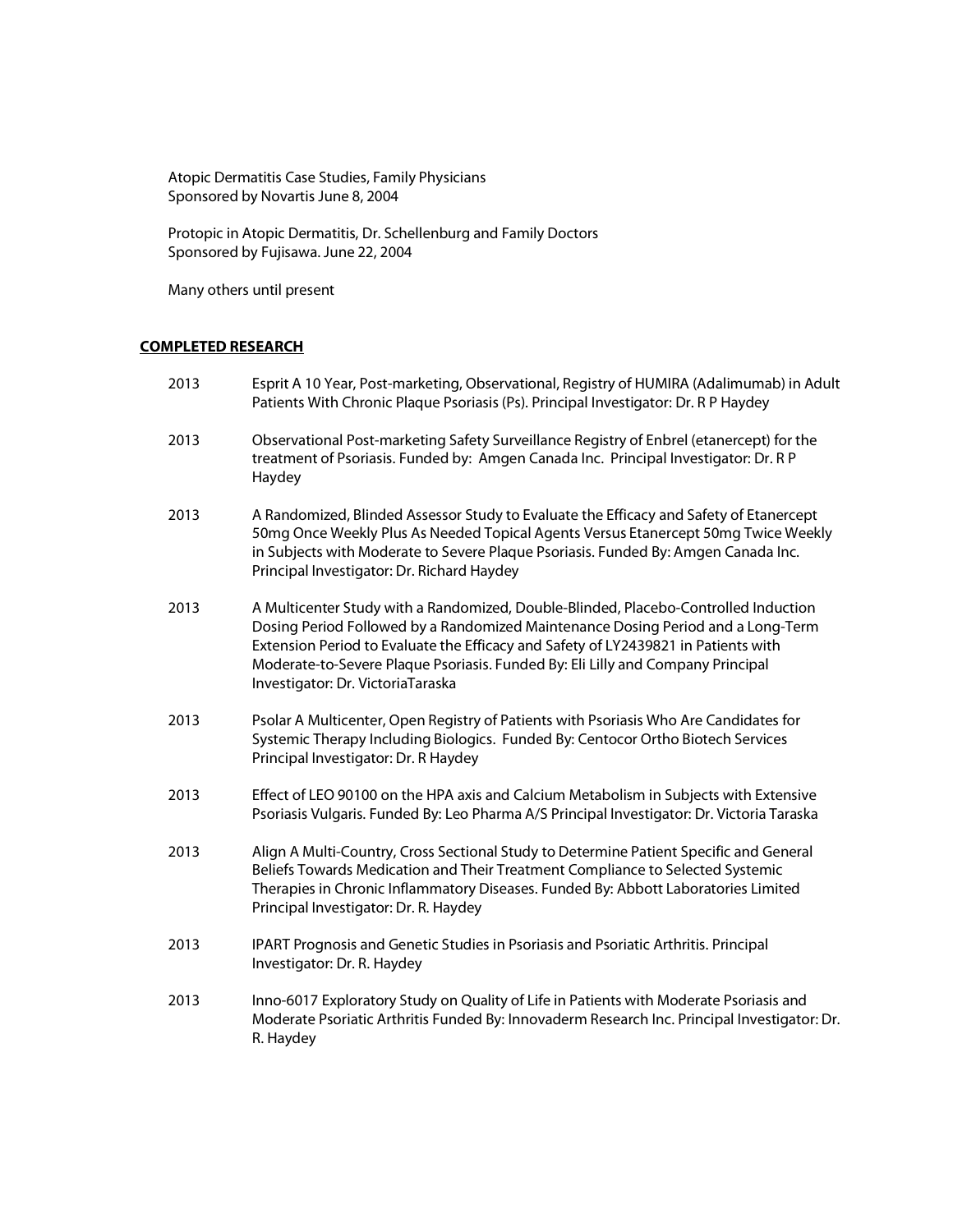| 2013 | Apples: A Prospective Pediatric Longitudinal Evaluation to Assess The Long-Term Safety of |
|------|-------------------------------------------------------------------------------------------|
|      | Tacrolimus Ointment for the Treatment of Atopic Dermatitis. Funded By: Astellas Pharma    |
|      | Global Development, Inc. Principle Investigator: Dr. Jill Keddy-Grant                     |

- 2012 AMAGINE-3 A Phase 3 Study to Evaluate the Efficacy and Safety Of Induction and Maintenance Regiments of Brodalumab Compared with Placebo and Ustekinumab in AMAGINE-3. Funded By: Amgen Canada Inc. Principal Investigator: Dr.Haydey
- 2012 A Phase 3 Randomized, Double-blind, 12 Week Vehicle-Controlled, Parallel-Group Study Assessing the Efficacy and Safety of CD5024 1% Cream Versus Vehicle Cream in Subjects with Papulopustular Rosacea, Follower by a 40-week Investigator-blinded Extension Comparing the Long-Term Safety of CD5024 1% Cream Versus Azelaic Acid 15% Gel. Funded By: Gladerma R&D Inc. Principal Investigator: Dr. R. P. Haydey
- 2012 M11-313 A Phase 3 Multicenter Study of the Safety and Efficacy of Adalimumab in Subjects with Moderate to Severe Hidradenitis Suppurativa. Funded By: Abbott Principal Investigator: Dr. R. P. Haydey
- 2012 M12-555 A Phase 3 Open-Label Study of the Safety and Efficacy of Adalimumab in Subjects with Moderate to Severe Hidradenitis Suppurativa. Funded By: Abbott Principal Investigator: Dr. R.P Haydey
- 2012 A Phase 2A, Randomized, Double-Blind, Placebo-Controlled, Sequential, Multiple-Dose Escalation Study to Evaluate the Safety, Efficacy, Pharmacokinetics and Pharmacodynamics of ASKP1240 in Subjects with Moderate to Severe Plaque Psoriasis. Funded By: Astellas Pharma Global Development, Inc. Principal Investigator: Dr. Victoria Taraska
- 2012 ATLAS Assessment and Tracking of Long-Term Alefacept (LFA-3/IgG1Fusion Protein) Safety (ATLAS). Funded By: Astellas Pharma Canada Inc. Principal Investigator: Dr. Victoria Taraska
- 2012 Open Label Study to Evaluate the Efficacy of Etanercept Treatment in Subjects with Moderate to Severe Plaque Psoriasis Who Have Lost a Satisfactory Response to Adalimumab. Funded By: Amgen Canada Inc. Principle Investigator: Dr. Richard Haydey
- 2012 Safety and Efficacy of Etanercept in Patients with Moderate to Severe Plaque Psoriasis Who Have Shown an Unsatisfactory response to Adalimumab of Infliximab. Funded By: Innovaderm Research Inc. Principle investigator: Dr. Haydey
- 2012 A Multi-Center, Randomized, Double-Dummy, Double-Blind Study Evaluation Two Doses of Adalimumab Versus Methotrexate (MTX) in Pediatric Subjects with Chronic Plaque Psoriasis.Funded By: Abbott Principal Investigator: Dr.Jill Keddy-Grant
- 2012 Safety and Efficacy of Calcipotriol plus Betamethasone Dipropionate Gel in Adolescent Subjects (Aged 12 to 17) with Scalp Psoriasis. Funded By: LEO Pharma. Principal Investigator: Dr. J. Keddy-Grant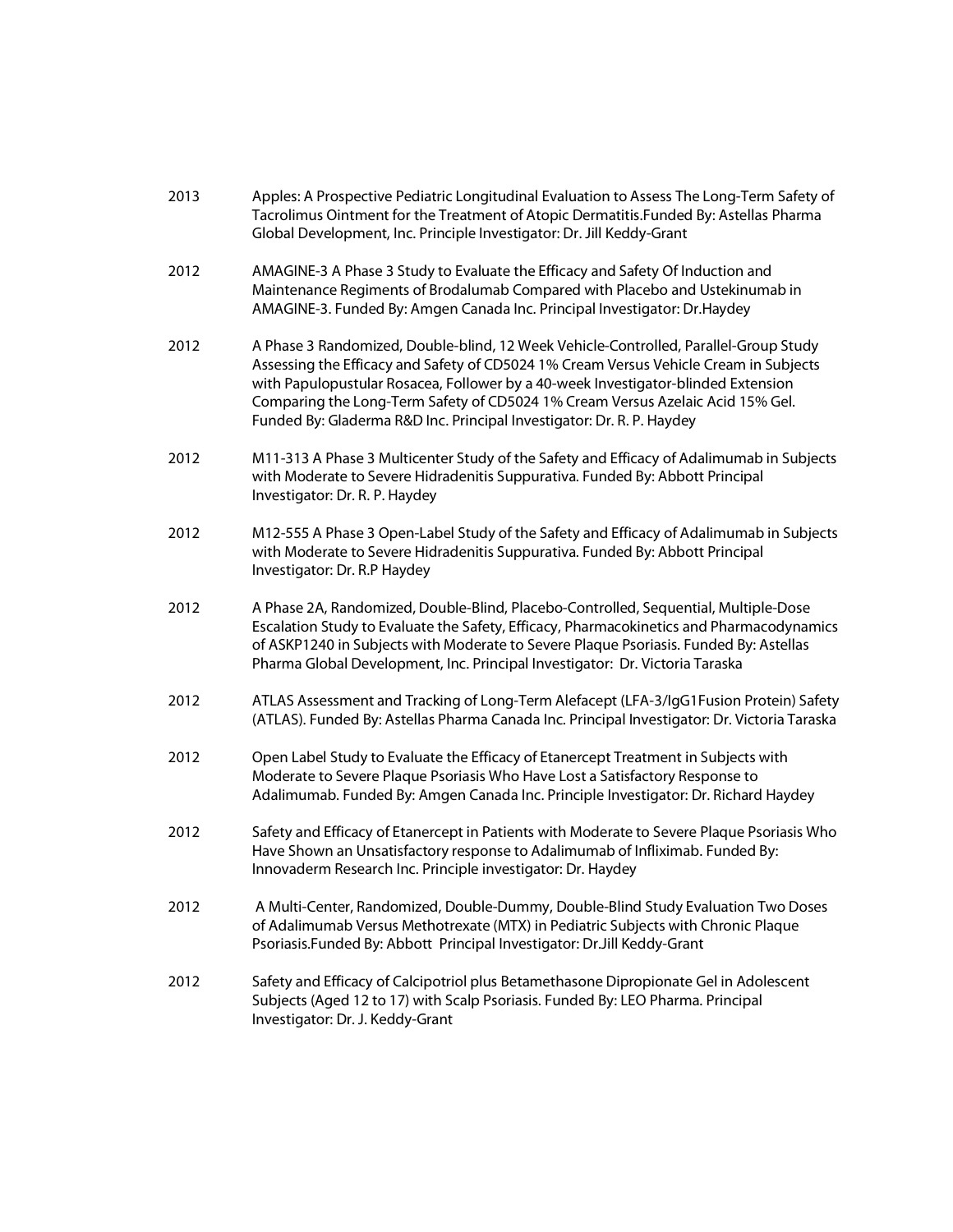| 2011 | A.W.A.R.E-2 Amevive Wisdom Acquired through Real-World Evidence-2 (A.W.A.R.E.-2)        |
|------|-----------------------------------------------------------------------------------------|
|      | Program: Long-Term. Funded By: Astellas Pharma Canada, Inc. Principal Investigator: Dr. |
|      | Victoria Taraska                                                                        |

- 2011 A 5-Year, Multicenter, Open-Label, Parallel-Group, Randomized Study to Demonstrate the Short and Long Term Safety of Elidel(Pimecrolimus, ASM981) Cream 1% in the Treatment of Mild to Moderate Atopic Dermatitis in Infants (3 to less than 12 Months of Age). Funded By: Novartis. Principal Investigator: Dr. Jill Keddy-Grant
- 2011 A Randomized, Double-Blind, Placebo-Controlled Study to Evaluate the Efficacy and Safety of Adding Methotrexate to Etanercept in subjects with Moderate to Severe Plaque Psoriasis. Principal Investigator: Dr. Victoria Taraska
- 2011 Canadian Humira Post Marketing Observational Epidemiological Study: Assessing the Effectiveness in Psoriasis (Complete-Psoriasis). Funded By: Abbott. Principal Investigator: Dr. Jill Keddy- Grant
- 2011 Effect of LEO 80185 Gel on the HPA Axis and Calcium Metabolism in Subjects with Extensive Psoriasis Vulgari A Phase 2 Maximal use Systemic Exposer Study Involving the Safety and Efficacy of Calcipotriol 50mcg/g Plus Betamethasone 0.5mg/g (as Dipropionate) Gel Allied Once Daily in Subjects with Extensive Psoriasis Vulgaris on the Scalp and Non-Scalp Regions of the Body (truck and/or Limbs). Funded By: LEO 80185-G24. Principle Investigator: Dr. Victoria Taraska
- 2011 Prevalence of Psoriatic Arthritis in Adults with Psoriasis: An Estimate from Dermatology Practice. Principal Investigator: Dr. R. P. Haydey
- 2010 A Randomized Study Combining Etanercept and Short Courses of Narrow-Band UVB in Patients with Psoriasis Vulgaris. Funded By: Innovaderm Research Inc. Principal Investigator: Dr. Victoria Taraska
- 2010 A Phase 2 Study Evaluation the Safety and Efficacy of Calcipotriol 25 mcg/g Plus Hydrocortisone 10-mg/g Ointment Applied Once Daily in the Treatment of Psoriasis Vulgaris on the Face and the Intertriginous Areas. Funded By: LEO 80190-023 Principal Investigator: Dr. R. Haydey
- 2010 Calcipotriol Plus Hydrocortisone in Pediatric Patients (Aged 6 to 17 Years) with Psoriasis Vulgaris on the Face and on the Intertriginous Areas. Funded By: LEO 80190-025. Principal Investigator: Dr. Jill Keddy-Grant
- 2010 An Open-Label-Extension Study to Study MHE100185, to Evaluate Long-Term Safety, Efficacy and Optimal Dosing Frequency of 750mg Intravenous Mepolizumab in Subjects with Hypereosinophilic Syndrome. Principle Investigator: Dr. Vince Taraska
- 2009 LEO 80190-022 "Calcipotriol plus Hydrocortisone Ointment Compared with Tacalcitol Ointment in Patients with Psoriasis Vulgaris on the Face and on the Intertriginous Areas. Funded By: LEO. Principal Investigator: DR. RP Haydey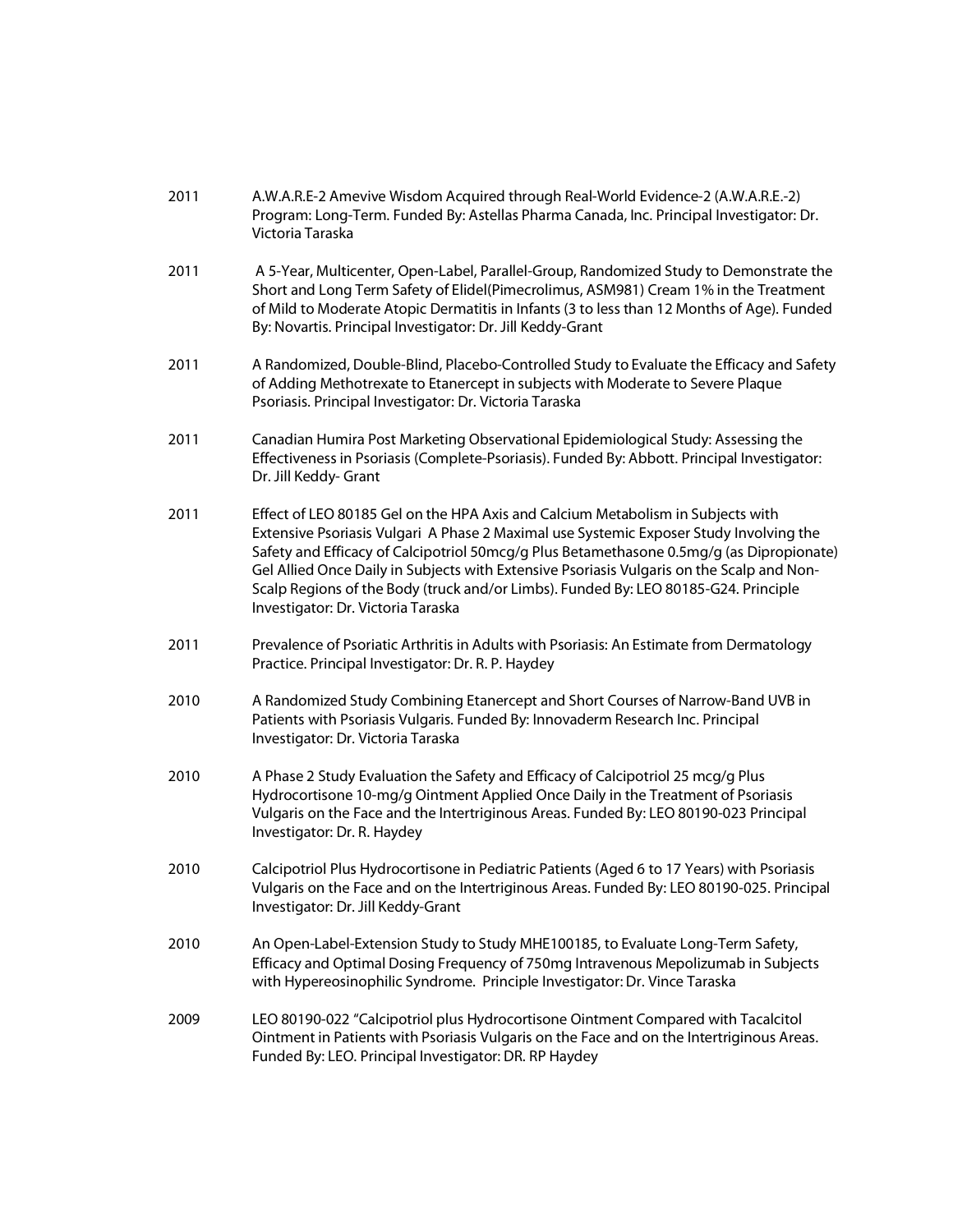| 2009 | CAN-EASE (Canadian Assessment of Patient Outcomes and Effectiveness of Enbrel in<br>Psoriasis). Funded by: Amgen Canada Inc. Principle Investigator: Dr. R.P. Haydey                                                                                                                                                                                                                                                                               |
|------|----------------------------------------------------------------------------------------------------------------------------------------------------------------------------------------------------------------------------------------------------------------------------------------------------------------------------------------------------------------------------------------------------------------------------------------------------|
| 2007 | A Canadian Open-Label Access Program to Evaluate the Safety and the Effectiveness of<br>Adalimumab When Added to Inadequate Therapy for the Treatment of Psoriasis (PRIDE)<br>Humera. Funded by Abbott, Site Principal Investigator: Dr. R P Haydey                                                                                                                                                                                                |
| 2007 | A randomized, double-blind, vehicle-controlled, multicenter, parallel group study to assess<br>the efficacy, safety, and tolerability of topical terbinafine hydrogen chloride (HCl)<br>formulation for 24 or 48 weeks of treatment in patients with mild to moderate toenail<br>onychomycosis.Funded by Novartis, Site Principal Investigator: Dr. Victoria Taraska                                                                               |
| 2006 | A Phase IIa, Randomized, Double-Blind, Placebo Controlled Study to Evaluate the Clinical<br>Efficacy, Safety, and Pharmacokinetics of Three Different Doses of BMS-582949 Given<br>Orally to Subjects with Moderate to Severe Plaque Psoriasis. Funded by Bristol-Myers<br>Squibb, Site Principal Investigator: Dr. J. Keddy-Grant                                                                                                                 |
| 2006 | A Phase 3, Randomized, Double-Blind Study to Evaluate the Efficacy and Safety of Twice<br>Daily Tacrolimus Cream-B 0.1% Versus Cream Vehicle in the Treatment of Psoriasis. Funded<br>by Astellas, Site Principal Investigator: Dr. Victoria Taraska                                                                                                                                                                                               |
| 2006 | Herpes. Funded by GlaxoSmithKline, Site Principal Investigator: Dr. Victoria Taraska                                                                                                                                                                                                                                                                                                                                                               |
| 2006 | A Multi-Center, Randomized, Double-Blind, Parallel-Group Study To Demonstrate the<br>Efficacy and Safety of Adapalene/Benzoyl Peroxide Topical Gel Compared with Adapalene<br>Topical Gel, 0.1%; Benzoyl Peroxide Topical Gel, 2.5% and Topical Gel Vehicle in Subjects<br>with Acne Vulgaris. Funded by Galderma, Site Principal Investigator: Dr. R. P. Haydey                                                                                   |
| 2006 | CAN-EASE (Canadian Assessment of Patient Outcomes and Effectiveness of Enbrelin<br>Psoriasis). Funded by Amgen, Site Principal Investigator: Dr. R. P. Haydey                                                                                                                                                                                                                                                                                      |
| 2006 | Observational Post-marketing Safety Surveillance Registry of Enbrel® (etanercept) for the<br>Treatment of Psoriasis. Funded by Amgen, Site Principal Investigator: Dr. R. P. Haydey                                                                                                                                                                                                                                                                |
| 2006 | Amevive Wisdom Acquired Through Real-Time Evidence (Aware) Program. Funded by<br>Astellas, Site Principal Investigator: Dr. Victoria Taraska                                                                                                                                                                                                                                                                                                       |
| 2006 | An Open-Label Randomized, Multicenter Study in Patients with Asthma to Evaluate the<br>Effectiveness of ALVESCO™ (Ciclesonide) compared to Asthma usual care in A primary<br>practice setting. Funded by Altana Pharma, Site Principal Investigators: Dr. Victoria Taraska                                                                                                                                                                         |
| 2005 | A 16 week, randomized, multi-center, parallel-group, pimecrolimus-blinded, controlled<br>study (4-week treatment period followed by 12-week observational period) to evaluate the<br>safety of concomitant use of a ASM 981 (pimecrolimus) cream 1% (BID) plus topical<br>corticosteroid (BID) for the treatment of severe atopic dermatitis in patients 2 to 17 years of<br>age. Funded by Novartis. Site Principal Investigator - Dr. V. Taraska |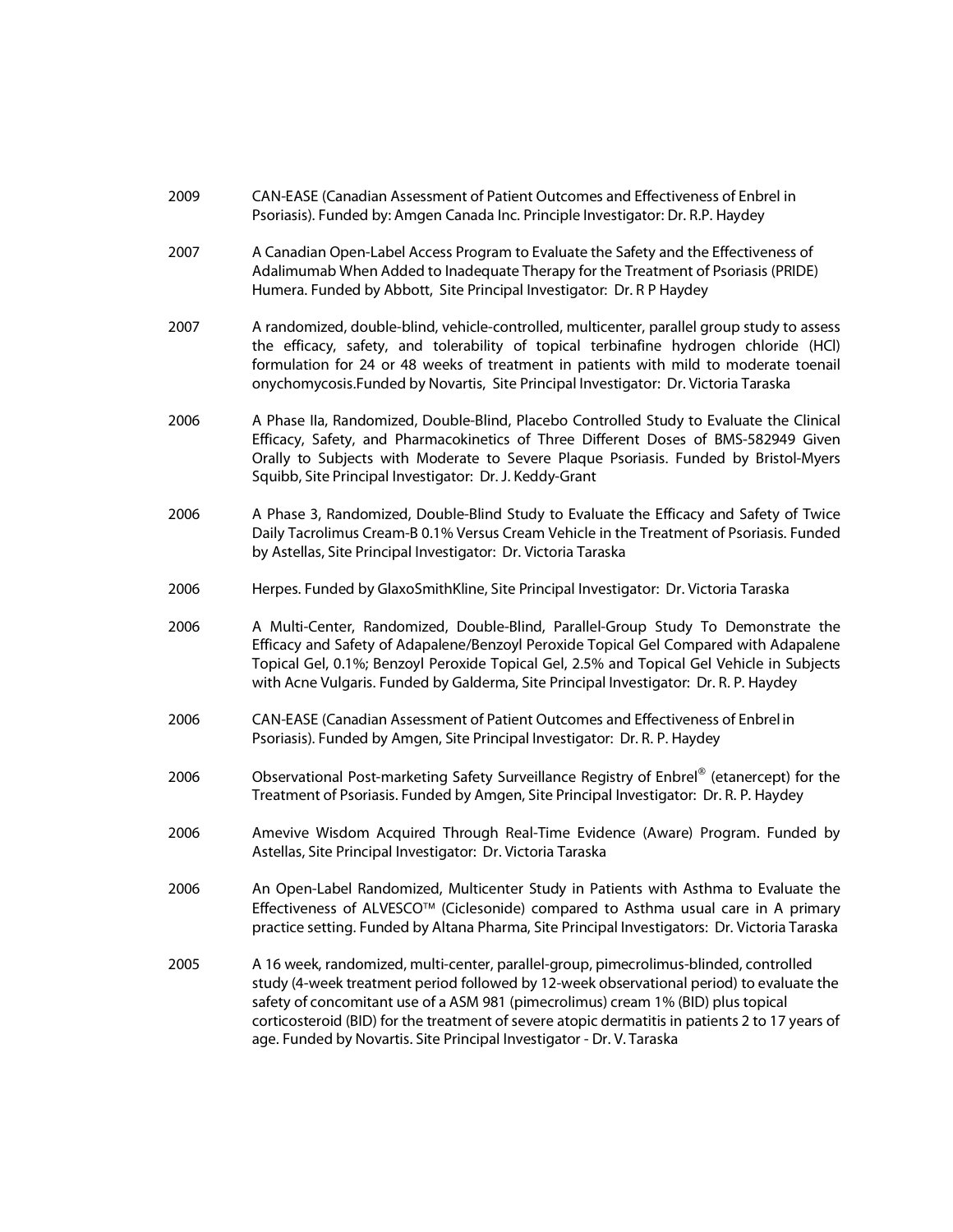| 2005 | A randomized, observer-blind, multicentre, non-inferiority, comparative, phase III study of<br>the safety and efficacy of topical 1% SB-275833 ointment, applied twice daily for 5 days,<br>versus topical 2% sodium fusidate ointment applied three times daily for 7 days in the<br>treatment of adult and paediatric subjects with impetigo. Funded by GlaxoSmithKline. Site<br>Principal Investigator - Dr. V. Taraska |
|------|----------------------------------------------------------------------------------------------------------------------------------------------------------------------------------------------------------------------------------------------------------------------------------------------------------------------------------------------------------------------------------------------------------------------------|
| 2005 | 36-Week Extension to Protocol ISA04-03 to Evaluate the Safety and Efficacy of ISA247 in<br>Patients with Plaque Psoriasis (ISA05-02). Funded by Isotechnika Inc., Site Principal<br>Investigator - Dr. V Taraska                                                                                                                                                                                                           |
| 2005 | An open label, long-term extension study to assess the safety and efficacy of Etanercept in<br>the treatment of psoriasis in adult subjects. Funded by Amgen Canada Inc., Site Principal<br>Investigator - Dr. H. E. Murray                                                                                                                                                                                                |
| 2005 | A phase III, randomized, multicentre, double blind, placebo controlled study of ISA247 in<br>plaque psoriasis patients (ISA04-03). Funded by Isotechnika Inc., Site Principal Investigator<br>– Dr. V Taraska                                                                                                                                                                                                              |
| 2005 | International Survey Evaluating microAlbuminuria Routinely by Cardiologists in patients<br>with Hypertension. Funded by Bristol-Myers Squibb Company and Sanofi Aventis, Site<br>principal investigators Dr. Victoria Taraska, Dr. Vince Taraska, Dr. N. Nagaria and Dr. L.<br>Homik                                                                                                                                       |
| 2005 | A phase IV study of different treatment regimens of calcipotriol 50 mcg/g cream and<br>combination (calcipotriol 50 mcg/g plus betamethasone dipropionate 0.5 mg/g ointment<br>following treatment with combination ointment in psoriasis vulgaris. Funded<br>by<br>Leo<br>Pharma Inc. Site Principal Investigator - Dr. V. Taraska                                                                                        |
| 2005 | A phase III study comparing a gel containing calcipotriol 50 mcg/g plus betamethasone 0.5<br>mg/g (as dipropionate) with betamethasone 0.5 mg/g (as dipropionate) in the gel vehicle,<br>calcipotriol 50 mcg/g in the gel vehicle and the gel vehicle alone, all applied once daily in<br>the treatment of scalp psoriasis. Funded by Leo Pharma Inc. Site Principal Investigator - Dr.<br>R.P. Haydey.                    |
| 2005 | A multicentre, randomized, double blind, placebo controlled phase III study of<br>subcutaneously administered onercept in the treatment and re-treatment of subjects with<br>moderate to severe plaque psoriasis. Funded by Serono, Inc. Site Principal Investigator -<br>Dr. H. E. Murray                                                                                                                                 |
| 2004 | An Open-label-extension Study to Study MHE100185, to Evaluate Long-term Safety,<br>Efficacy and Optimal Dosing Frequency of 750mg Intravenous Mepolizumab in Subjects<br>with Hypereosinophilic Syndrome. Funded by GlaxoSmithKline Inc., Site Principal<br>Investigator: Dr. Vince Taraska                                                                                                                                |
| 2004 | A randomized, investigator blinded, active-controlled, parallel-group study to compare the<br>efficacy and safety of 6-week treatment with terbinafine new pediatric formulation versus<br>6-week treatment with griseofulvin pediatric suspension in children with Tinea capitis.<br>Funded by Novartis, Site Principal Investigator - Dr. H.E. Murray                                                                    |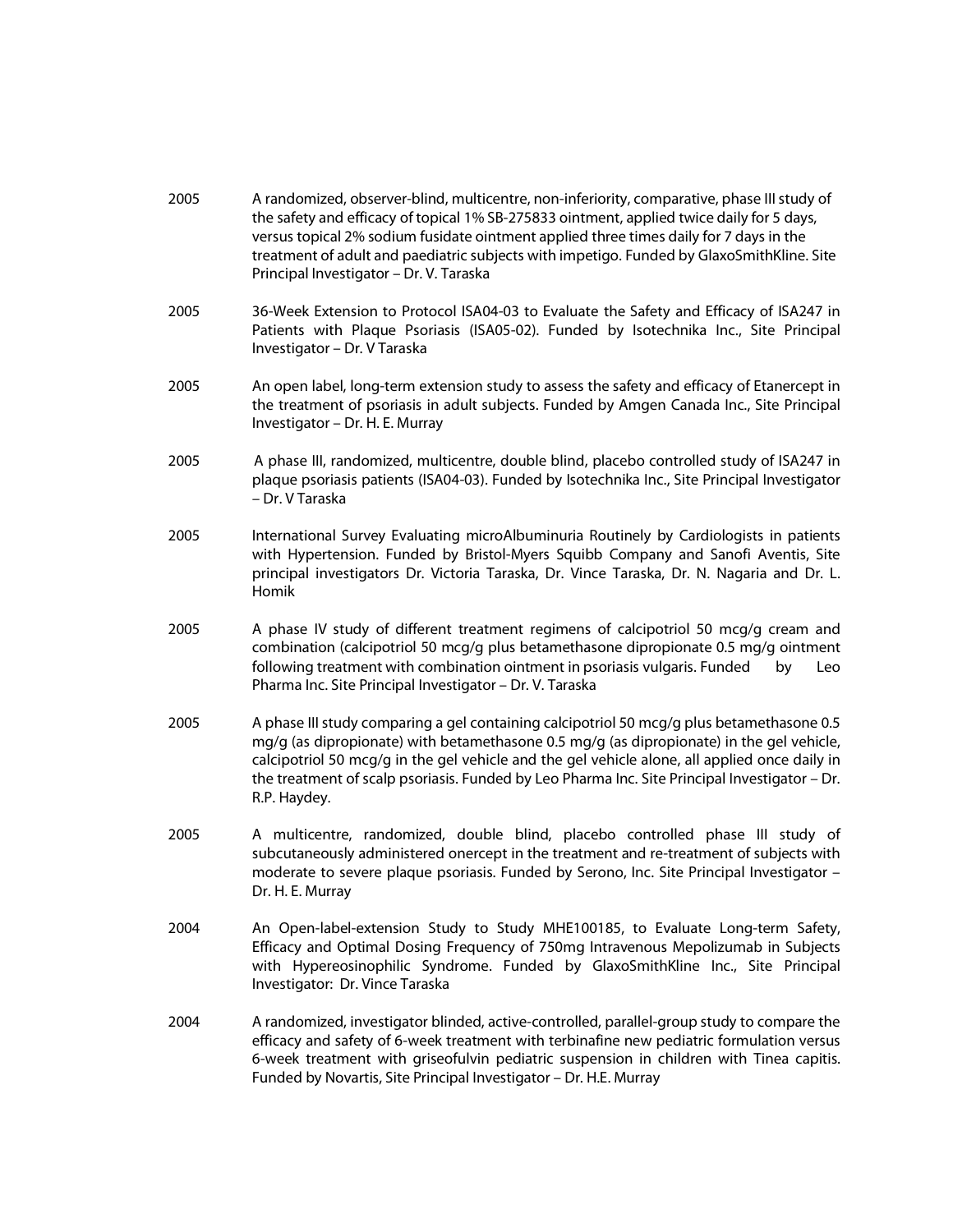- 2004 A 5-year, multicenter, open-label, parallel-group, randomized study to demonstrate the short and long-term safety of Elidel (pimecrolimus, ASM981) cream 1% in the treatment of mild to moderate atopic dermatitis in infants (3 to less than 12 months of age). Funded by Novartis, Site Principal Investigator – Dr. J. Keddy-Grant
- 2004 BAP00089: Efficacy and safety of Alitretinioin in the treatment of severe chronic hand dermatitis refractory to topical therapy BAP00091: A double-blind, randomized, placebocontrolled, follow up efficacy and safety study of BAL4079 in the treatment of chronic hand dermatitis refractory to topical therapy. Funded by Basilea Pharmaceutica, Site Principal Investigator – Dr. R. P Haydey
- 2004 Phase II, Vehicle Cream Controlled, Double Blind, Randomized Study in Human, to evaluate the Safety and Efficacy of Fibrostat 0.8% (1,4 Diaminobutane Dihydrochloride) in the Inhibition of Hypertrophic Scar Formation due to Surgical or Thermal Insult. Funded by Procyon Biopharma Inc., Site Principal Investigator – Dr. R.P. Haydey
- 2003- 05 Etanercept 20030117 A Phase III Multicentre Study to Assess the Efficacy and Safety of Etanercept 50mg Twice Weekly in Psoriasis. Funded by Amgen. Site Principal Investigator – Dr. H. E. Murray
- 2003-05 A phase 3, long-term, open label study to evaluate the safety of once daily 0.3% tacrolimus gel, in the treatment of psoriasis. Funded by Fujisawa Canada. Inc., Site Principal Investigator – Dr. V. Taraska
- 2003-04 A 26-week, randomized, multicentre, parallel-group, double-blinded, controlled study to evaluate the incidence of atopic dermatitis flares when ASM981 (pimecrolimus) cream 1% is used at the first signs and/or symptoms of atopic dermatitis and it's safety and tolerability in adults 18 years of age and older. Funded by Novartis, Site Principal Investigator - Dr. J. Keddy- Grant vehicle
- 2003 -04 A Randomized, double-blind, placebo controlled, parallel group study to assess the Safety and Efficacy of Three Dose Levels of Rosiglitazone Maleate in the Treatment of Chronic Plaque Psoriasis. Funded by GlaxoSmithKline Inc., Site Principal Investigator - Dr. Eileen Murray
- 2003- 04 Etanercept 20030117 A Phase III Multicentre Study to Assess the Efficacy and Safety of Etanercept 50mg Twice Weekly in Psoriasis. Funded by Amgen, Principal Investigator- Dr. J. Toole
- 2003 Canadian, phase IV, open-label, multi-centre, study of Botox® (Botulinum Toxin Type A) for the Treatment of Patients with axillary hyperhidrosis. Funded by Allergan Canada
- 2003 An open-label, multi-centre study to evaluate the safety and tolerability of intramuscular administration of Alfacept (LFA-3/IgG Fusion Protein) in subjects with chronic plaque psoriasis who have completed studies C99-717 or C99-712. Funded by Biogen Incorporated
- 2003 A phase II study KH 1650 ointment 50μg/g, KH 1650 ointment 100 μg/g and KH 1650 ointment 200 μg /g with calcipotriol ointment 50 μg/g all applied once daily for 8 weeks in the treatment of psoriasis vulgaris. Funded by Leo Pharma Incorperated